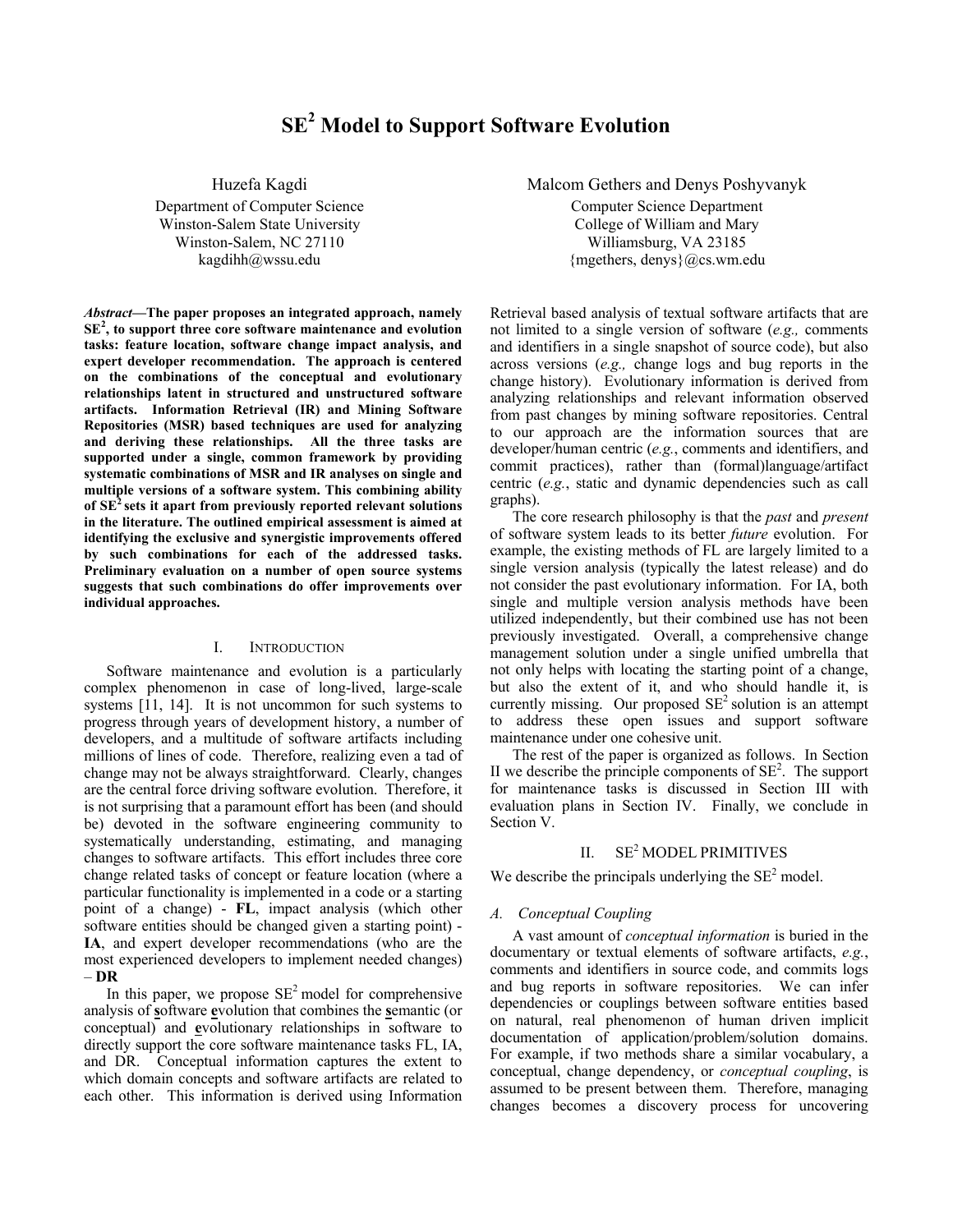patterns, trends, and relationships from documentary constructs and their evolution.

In SE<sup>2</sup>, *conceptual similarity* is a primary mechanism of capturing conceptual relationships among software entities. The conceptual similarity measure is designed to capture the amount of shared conceptual information among software documents. Formally, the conceptual similarity between software entities  $e_k$  and  $e_j$  (*e.g.,*  $e_k$  and  $e_j$  are methods), is computed as the cosine between the vectors  $ve_k$  and  $ve_j$ , corresponding to  $e_k$  and  $e_j$  in the vector space constructed by an IR method (*e.g.*, Latent Semantic Indexing – LSI):

$$
\text{CSE}(\mathbf{e}_k, \mathbf{e}_j) = \frac{v e_k^T v e_j}{|v e_k|_2 \times |v e_j|_2}
$$

The value of  $CSE(e_k, e_j) \in [-1, 1]$  because CSE is a cosine in the vector space model. The CSE can be used as a basis for computing conceptual similarities among different documents in the model. For instance, for source code documents, these can be attributes, methods, or classes. Computing attribute-attribute or method-method similarities, CSE is straightforward (*e.g.*,  $e_k$  and  $e_j$  are substituted by  $a_k$ and  $a_i$  in the CSE formula), while deriving method-class or class-class CSE requires additional steps. We define the conceptual similarity between the method  $m_k$  and the class  $c_i$ , CSEMC, which is an average of the conceptual similarities between the method  $m_k$  and all the methods from class  $c_i$ . Using CSEMC, we define the conceptual similarity between two classes, CSEBC, as the average of the similarity measures between all unordered pairs of methods from the class  $c_k$  and class  $c_i$ 

While source code is used as an example here, all these measures are directly applicable to other types of software artifacts (*e.g.*, requirements and bug reports). For more details and examples on computing conceptual coupling measures, please refer to [12].

### *B. Evolutionary Couplings*

A research direction, rooted in the emerging area of *Mining Software Repositories*, is to analyze *multiple* versions, *i.e.*, actual past changes in software repositories such as *Subversion* and *CVS*, to identify dependencies between software entities that are found to co-change. Such dependencies are termed as *evolutionary dependencies* or *couplings* [5, 6, 17, 18]. The changes observed from the past evolution of a specific system are used as a basis to speculate the change dependencies between any given software entities. For example, if two methods are observed to cochange in a number of change-sets, an inherent change dependency between them is surmised. Therefore, managing changes become a discovery process for detecting patterns, trends, and relationships from past changes.

In  $SE<sup>2</sup>$ , evolutionary couplings are the patterns mined from itemset and/or sequential-pattern mining of change-sets or commits in the Software Change History (SCH). Formally, an unordered evolutionary coupling is a set of source code entities that are found to be recurring in at least a given number  $(\sigma_{min})$  of groups of change-sets,  $ec_u = \{e_p, e_q,$ *…, e<sub>o</sub>*} where each  $e \in E$  and there exists a set of related

change-sets,  $S(ec) = \{c \in SCH \mid ec \subseteq c\}$  with its cardinality,  $\sigma(ec) = |S(ec)| \ge \sigma_{min}$ . Also, let  $EC = \bigcup_{i=1}^{k} eci$  be a set of all the evolutionary couplings observed in *SCH*. If (partial) order is desired, an ordered evolutionary coupling is a sequence of sets of source code artifacts,  $ec_0 = s_1 \rightarrow s_2 \rightarrow$ *…* → *s<sub>n</sub>* where each *s* = { $e_p$ ,  $e_q$ , *…*,  $e_o$ }  $\subseteq$  *cs*  $\in$  *SCH*, and each  $s_i$  occurs in a change-set before the change-set  $s_{i+1}$  and each  $\epsilon E$ . We give examples of ordered evolutionary couplings mined from *KDE* repository. If the order is not desired, the entities can be coalesced into a set (instead of a list).

For example, consider a method named *getType* in *ArgoUML*. The evolutionary coupling

*{argouml/model/mdr/FacadeMDRImpl.java/getType, argouml/model/mdr/FacadeMDRImpl.java/isAStereotype}*

is mined from the commit history between releases 0.24 and 0.26.2of *ArgoUML*. This coupling is supported by three commits with ID's 13341, 12784, and 12810. In these three commits, both *getType()* and *isAStereotype()* are found to co-change. Based on this evolutionary coupling, the association rule

*{argouml/model/mdr/FacadeMDRImpl.java/getType} {argouml/model/mdr/FacadeMDRImpl.java/isAStereotype}*  is computed. This rule has a confidence value of 1.0 (100%) and it suggests that should the method *getType()* be changed, the method *isASteretype()* is also likely to be a part of the same change with a conditional probability of 100%.

In addition to conceptual and evolutionary couplings, we are developing several measures to gauge developer contributions or expertise from the past evolutionary information. In our previous work [7], we presented a developer expertise factor, termed *xFactor*. It is computed using a similarity measure between two vectors representing the change contributions of a developer to a given source code entity and the total changes to that source code entity. This element of  $SE<sup>2</sup>$  is not discussed at length here, as it is already reported previously [7].

## III. SUPPORTING TASKS WITH  $SE<sup>2</sup>$

We now describe the specifics of  $SE<sup>2</sup>$  in supporting the core software maintenance tasks FL, IA, and DR

#### *A. Feature location (FL)*

A feature represents in a program some functionality that is accessible and visible to the developers. Identifying the parts of the source code that correspond to a specific functionality is a prerequisite to several maintenance tasks. This process is referred to as *feature location* [13] and it is a part of the incremental change [15]. For example, assume a developer is working on text editor software and needs to modify the *file printing* feature to ensure the files can be also printed to PDF format. The developer first needs to find the existing source code that implements *file printing* before making any further changes. If the developer is unfamiliar with this particular feature before, he might not know the exact location and may spend considerable time and effort searching for relevant source code before making any changes. In  $SE^2$ , FL is supported via the following steps:

**Step 1**: **Create** a corpus of the retrieved software system**.**  To analyze conceptual information in a given release of a software system, the source code and accompanying artifacts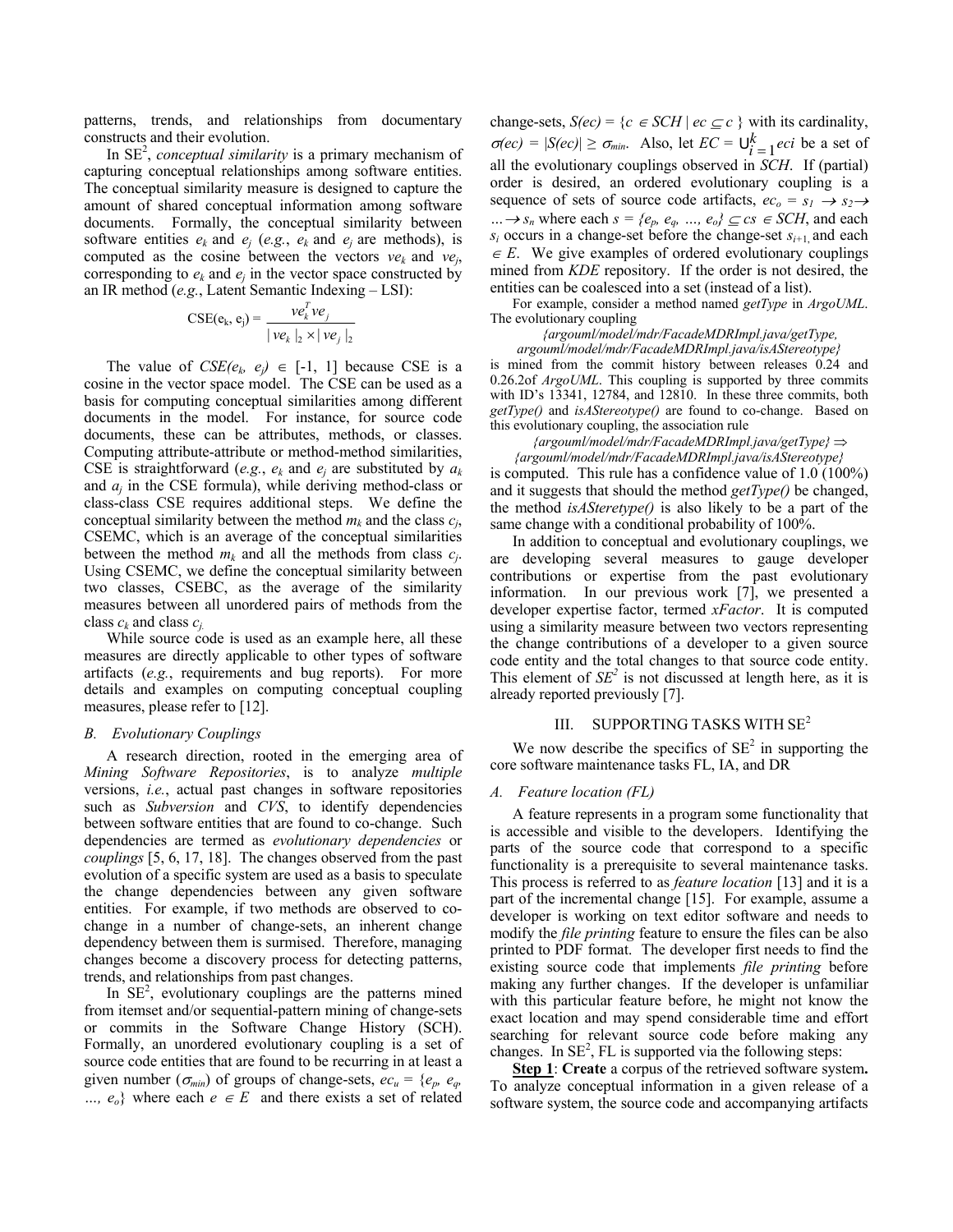(*e.g.*, requirements, design documentation, and bug reports) are parsed using a developer-defined granularity level (that is methods or files). A corpus is created, so that each software artifact will have a corresponding document in it. We rely on *srcML* [4] as the underlying representation for source code and textual information. *srcML* is an XML representation for C/C++/Java source code with selective AST embedded and documentary constructs preserved.

**Step 2**: **Index** software using IR methods**.** The corpus is indexed using advanced IR methods, such as LSI and Latent Dirichlet Allocation, for indexing software. If LSI is used for indexing, dimensionality reduction is performed to capture important conceptual information about identifiers, comments and their relationships in the source code.

**Step 3**: **Expand** the original query using terms from evolutionary sources.

Evolutionary information at this point can be used in at least three different ways. Firstly, the user query may be expanded with similar words from commit logs (which, in turn should improve expressiveness of user queries). Secondly, the corpus of software, which is built in Step 1, may be augmented with information from commit logs pertaining to source code entities. For instance, all the commit logs involving method *foo()* are added to the document representing method *foo()* in a corpus of a software system. The idea behind this approach is to capture design decisions and rationale encoded by developers while modifying code entities, which in turn should improve the expressiveness of IR-based FL. Thirdly, the developer can also utilize evolutionary couplings, which are obtained via MSR-based analysis, to inspect other methods, which have high evolutionary couplings with the methods in the ranked list. We will compare how effective these three integration scenarios are with respect to other potential combinations, and develop and evaluate tool prototypes.

## *B. Change Impact Analysis (IA)*

A typical IA technique takes a software entity in which a change is proposed, and estimates other entities that are also potentially change candidates, referred to as an estimated impact set. Bohner and Arnold surveyed IA methodologies in 1996 [2], and a number of approaches based on improved static and dynamic analyses are proposed thereafter [1, 10, 16]. Our general approach consists of the following steps:

**Step 1**: **Select** the first software entity, *es*, for which IA needs to be performed. For example, this first entity could be a result of FL for a feature request. Note that IA starts with a given entity.

**Step 2: Compute** conceptual couplings for the release of a software system in which the first entity is selected with IR methods. Let *EI(*e*s)* be the set of entities that are conceptually related to the entity from Step 1, *i.e.*, Conceptual Coupling Between two Entities, *CCBE(es, ej)* is within a user specified value,  $R_i$ . Let  $EI(e_s) = \{e_i \mid CCBE(e_s) \}$  $e_i$  $\leq$  $R_i$   $\in$  [0, 1] $\}$ .

**Step 3: Mine** a set of commits from the source code repository and compute evolutionary coupling metrics. Here, only the commits that occurred before the release in the above step are considered. Let *EM(*e*s)* be the set of entities that are evolutionary coupled to the entity from Step 1, *i.e.*, Evolutionary Coupling Between two Entities, *ECBE*   $(e_s, e_i)$  is within a user specified value,  $R_m$ . Let  $EM(e_s) = \{e_k\}$  $\text{ECBE}(e_s, e_k) \leq R_m \in [0, 1]$ .

**Step 4: Compute** the estimated impact set, *E(*e*s),* from the metrics computed in steps 3 and 4. With regards to combining conceptual and evolutionary dependencies, there are quite a few possibilities. Should the union or intersection of the two estimations be considered, *i.e.*,  $EI(e_0) \cup EM(e_1)$  or  $EI(e_s) \cap EM(e_s)$ ? This question may not be an issue, if both *EI(*e*s)* and *EM(*e*s)* predict the same estimation set. In a different situation, taking their union could result in increased recall; however, at the expense of decreased precision (if a large number of false-positive estimates). On the other hand, taking only the intersection imposes a stricter constraint that could result in increased precision; however, at the expense of decreased recall. Our initial finding shows that the conceptual and evolutionary couplings provide orthogonal information (i.e., they tend to give impact sets with only a slight overlap) [9]. Therefore, we are focusing on taking the union of the two couplings for impact sets and refer to this combination as *disjunctive* approach. Furthermore, we have devised schemes based on equal (and adaptive weights given to the contribution of the two types of couplings in the combinations. For example, in one equal combination, both the coupling types contribute half the elements in the impact set. In another adaptive combination, the contribution of evolutionary couplings is parameterized to the amount and period of the considered change history (e.g., a week from the previous release).

We illustrate the mechanics of our disjunctive approach with an equal combination scheme. In Apache httpd, commit# *888310* is a fix for the bug# *47087*<sup>1</sup> : "*Incorrect request body handling with Expect: 100-continue…. response prior to sending its body*." In this revision, three source code files were changed: (*/http/http\_filters.c, /http/http\_protocol.c, /server/protocol.c*). For this example, let us assume the developer discovers, through feature location, that fixing the problem requires modifying *http/http\_filters.c*. From this point, the developer can perform impact analysis to discover other entities that also require modification. As standalone techniques neither conceptual nor evolutionary coupling were capable of establishing a 100% recall. Conceptual coupling ranked */server/protocol.c* as first in the ranked list, but ranked http/http\_protocol.c as 91<sup>st</sup>, whereas evolutionary coupling ranked *http/http\_protocol.c* second in the ranked list, but ranked /server/protocol.c as 16<sup>th</sup>. Here, we observed that when combined, the couplings identify all methods requiring modification within an impact set within a cut point of five methods (i.e., improving both recall and precision).

<sup>&</sup>lt;sup>1</sup> https://issues.apache.org/bugzilla/show\_bug.cgi?id=47087